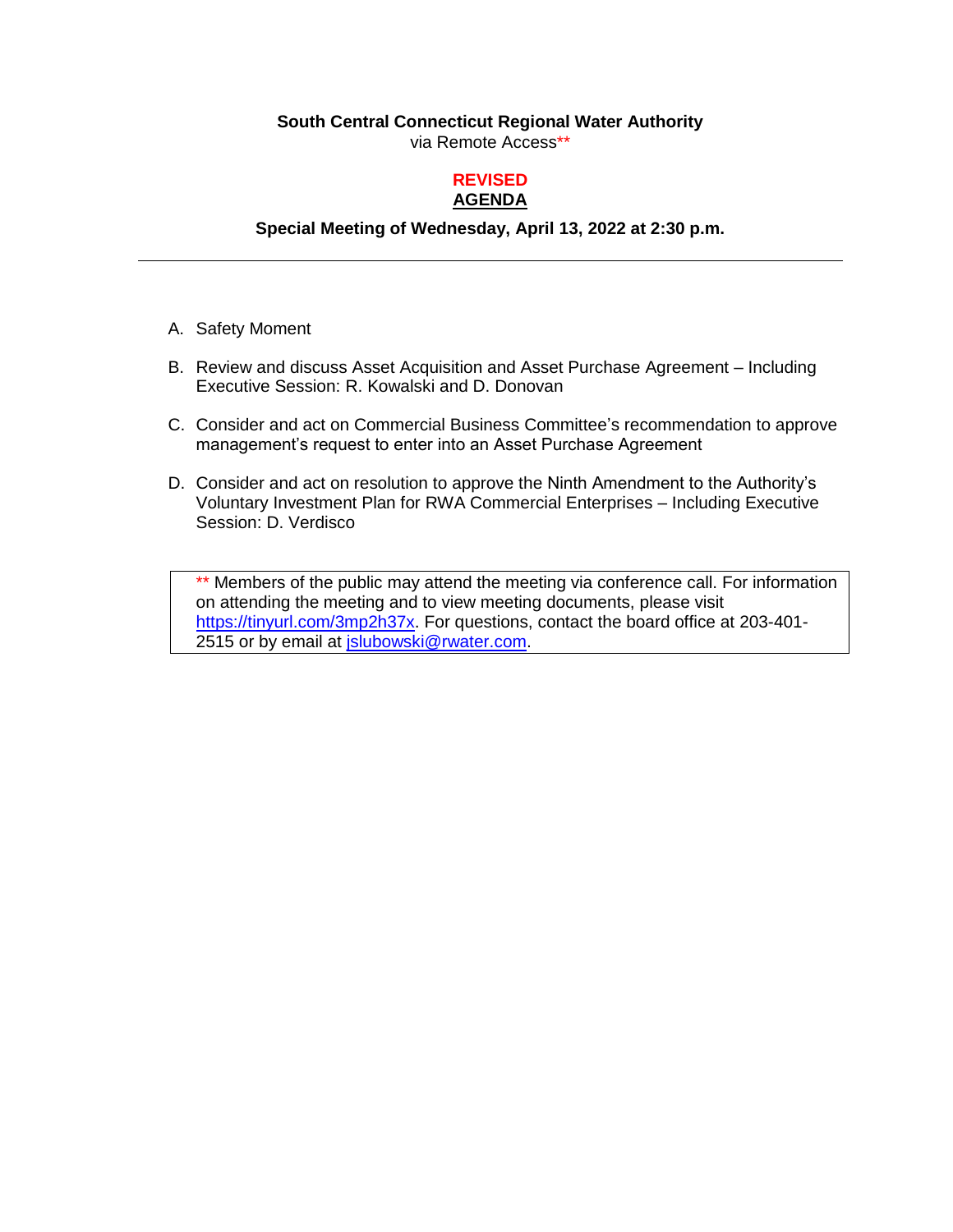### **South Central Connecticut Regional Water Authority**

Special Meeting

Wednesday, April 13, 2022 at 2:30 p.m.

## **Call in** *(audio only)*

[+1 469-965-2517,,30062837#](tel:+14699652517,,30062837# ) United States, Dallas

Phone Conference ID: 300 628 37#

For questions, contact the board office at 203-401-2515 or by email at jslubowski@rwater.com